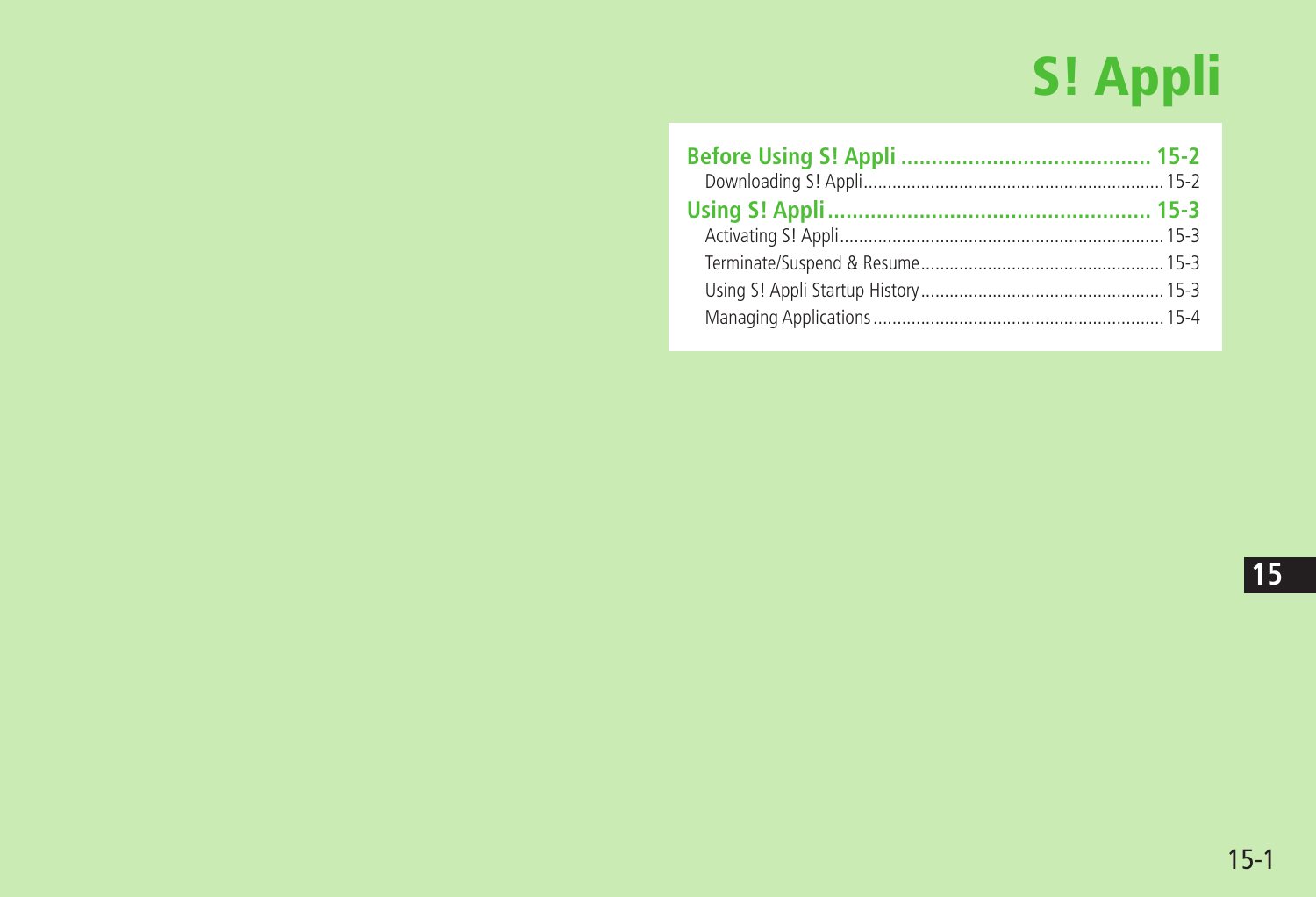# <span id="page-1-0"></span>**Before Using S! Appli**

#### **S! Appli are Java™-based applications designed to run on SoftBank handsets. Download games and other real-time applications for use on 832P.**

- Separate subscription required to use downloaded applications (not required for pre-installed S! Appli).
- For usage on pre-installed applications, see Help menu for each S! Appli.

#### **Note**

● For more information, visit SOFTBANK MOBILE Corp. Website (http://www.softbank.jp).

#### **Network S! Appli**

Network S! Appli requires Network connection.

● Connection fees apply.

#### ■ **License Information**

**>Main Menu** ▶ S! Appli ▶ Information

# **Downloading S! Appli**

#### **Download up to 100 S! Appli files to 832P/microSD Card.**

● End suspended S! Appli if any. However, S! Appli may not be ended during calls.

#### **Main Menu ▶ S! Appli ▶ S! Appli List**

**1 Download S! Appli YES**

832P connects to the Network, and download site appears.

- **2** Select an S! Appli Properties appear.
- **3** Follow onscreen instructions
- **4** Select a save location

Downloaded S! Appli is saved to Data Folder automatically.

- Download may take some time.
- **5 YES** to activate

Downloaded S! Appli starts.

- To exit: **NO**
- **Download Lifestyle-Appli**
- $\geq$  Main Menu ▶ (S! Appli ▶) Osaifu-Keitai ▶ Lifestyle-Appli **Download** Select a Lifestyle-Appli
- Lifestyle-Appli: <del>C</del>P.16-2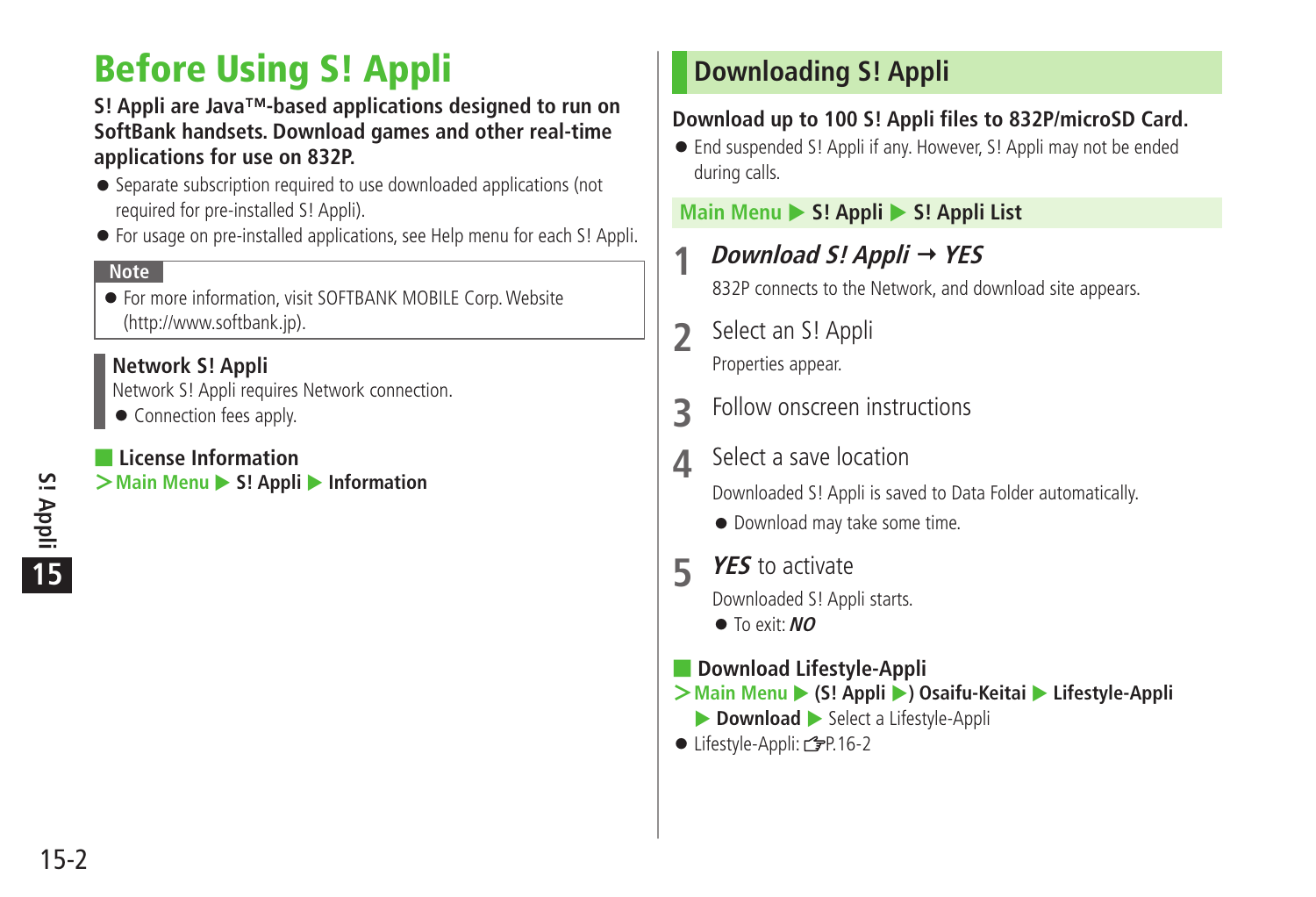# <span id="page-2-0"></span>**Using S! Appli**

# **Activating S! Appli**

#### **Main Menu > S! Appli > S! Appli List**

**1** Select an S! Appli

Application starts and  $\mathbb{R}$  appears.

- See application Help menu for usage information.
- Confirmation appears when selecting Network S! Appli.
- For a microSD Card S! Appli, press **microSDI** before Step 1.

#### **Note**

**Tip**

- Activate an S! Appli; Main Menu ▶ Data Folder ▶ S! Appli ▶ Select an S! Appli
- Applications with  $\otimes$  in S! Appli List are intended for Landscape View.
- Incoming transmissions pause S! Appli.
- If handset is closed while S! Appli is active, S! Appli pauses.

Settings ●Volume ●Backlight On/Off ●Deactivate Vibration  $\bullet$ Sync microSD Card with S! Appli Library ( $\circ$ P.17-17)

# **Terminate/Suspend & Resume**

# **Terminating/Pausing S! Appli**

- **1** While running an S! Appli,  $\boxed{\odot}$
- **2 Suspended** or **Stopped** appears for a suspended application.

# **Resuming/Terminating Paused S! Appli**

#### **Main Menu > S! Appli > S! Appli List**

# **1 Replayed** or **Stopped**

Resumed application starts from paused point.

# **Using S! Appli Startup History**

- **Main Menu > S! Appli > S! Appli History**
- **Highlight a record**  $\rightarrow \boxed{\mathbf{x}}$  **[Menu]**  $\rightarrow$ **Start, S! Appli info** or **Delete**